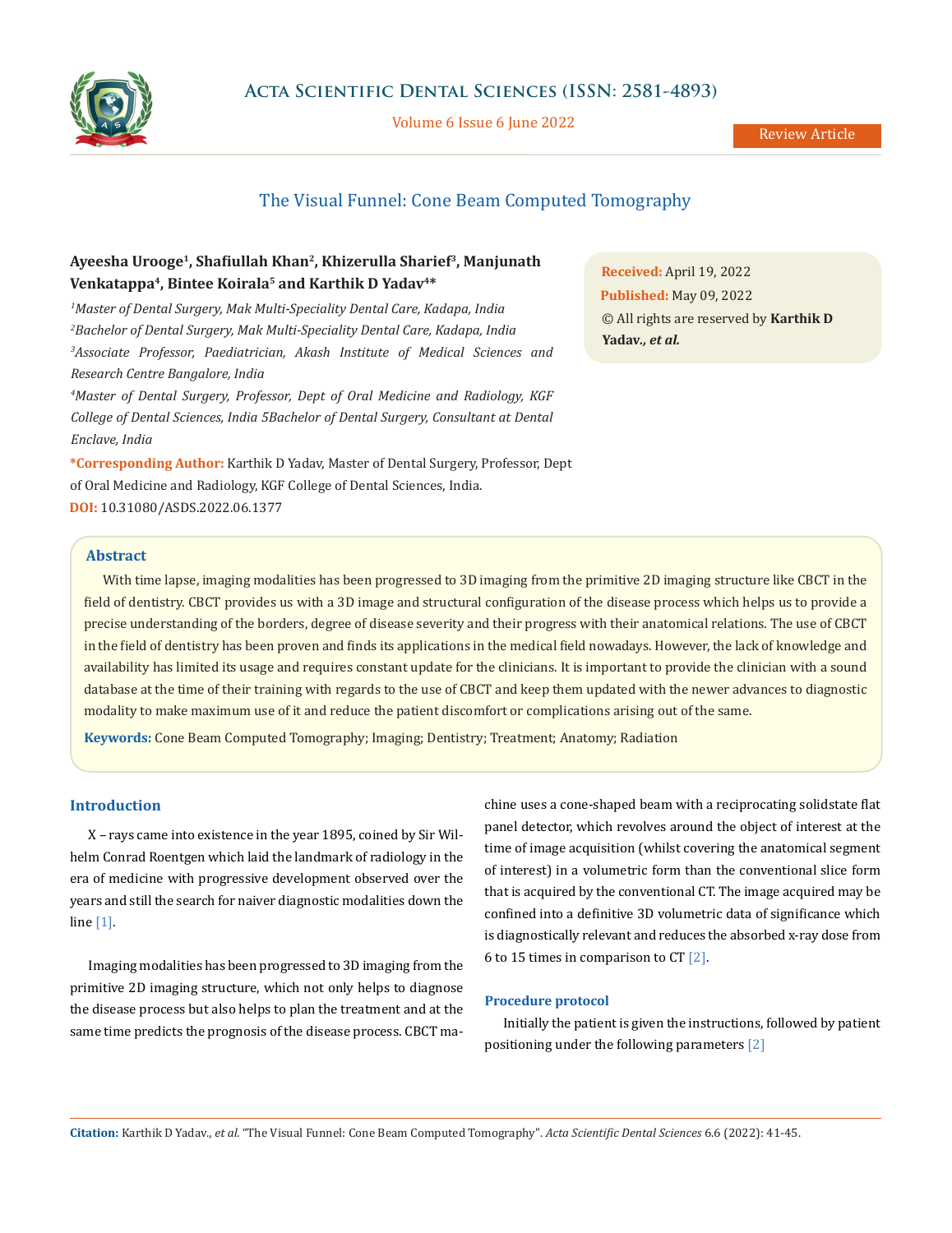- $mA 1-15$
- • kVp 90-120
- Time 5-40 seconds (Depending on the manufacturer and area of interest)

The acquired images are transmitted to the computer and analyzed by the software using modified Feldkamp algorithm and reconstructed to form the anatomical volume for viewing at 1:1 ratio in all the planes like axial, coronal, and sagittal planes. Further, the image is stored in the particular format of Digital Imaging and Communications in Medicine (DICOM), which serves as a standardized format for the purpose of telecommunication and compatibility with other third party imaging software.<sup>2</sup>

# **Advantages [3]**

- Less radiation
- Better image quality
- Non-invasive diagnostic procedure
- **Painless**
- 3D volumetric data
- Helps in diagnosis
- In scheduling and forecasting treatment plan
- Assess the degree of risk
- To analyze position
- Positioning of the surrounding structures (sinuses, roots, and nerves)
- Cost effective
- Provides complete data for analysis

## **Disadvantages [3]**

- Limited contrast resolution
- Decreased radiation
- **Artifacts**
- Limited availability
- Requires interpretation by a specialist
- Requires special machinery
- Provides a 1:1 ratio

# **Applications of CBCT in dentistry**

# **Diagnosis**

Radiographic examination forms an integral part of diagnosis apart from clinical and other laboratory investigations for diagnosis and treatment planning in the field of dentistry. CBCT provides us with a 3D image and structural configuration of the disease process which helps us to provide a precise understanding of the borders, degree of disease severity and their progress with their anatomical relations. CBCT helps in diagnosis and assessment of disease severity, planning and delivery of treatment, and follow-up [4].

### **Cleft lip and cleft palate**

CBCT provides a clear idea of the structural deformities as well as the ideology with respect to the timely intervention with reconstructive procedures which will provide a favorable outcome [5].

## **Oral and maxillofacial surgery**

Due to the availability of the volumetric data of the disease process in amalgamation with the surrounding structures be, it vital/ non-vital in nature [6,7]. Surgical procedures may involve basic extraction procedures to impactions, cyst or abscess, fractures involving the maxillofacial region, TMJ abnormalities and any other procedures requiring surgical intervention [8,9].

CBCT serves as a third eye to increase the visibility as well as the accessibility of the disease process which encompasses diagnosis (via imaging, exploration and navigation), treatment planning and delivery trailed by continuous follow-up; to predict and evaluate the treatment outcome [10,11].

The following observations can be observed in CBCT for a detailed analysis [6-9,12].

- Unerupted/impacted or supernumerary teeth odontogenic and non-odontogenic tumors, cysts) of the jaws
- Mandibular fracture
- • Pathologic calcifications
- • Carotid artery calcifications
- Pre- and post-surgical bone graft evaluation
- Para nasal air sinus evaluation

## **TMJ disorders**

CBCT provides multi-planar three-dimensional images of the condyle and its surrounding structures. It also provides data with regards to the joint space and the factual position of the condyle within the fossa, which is of diagnostic relevance in assessment of TMJ dislocation [13].

42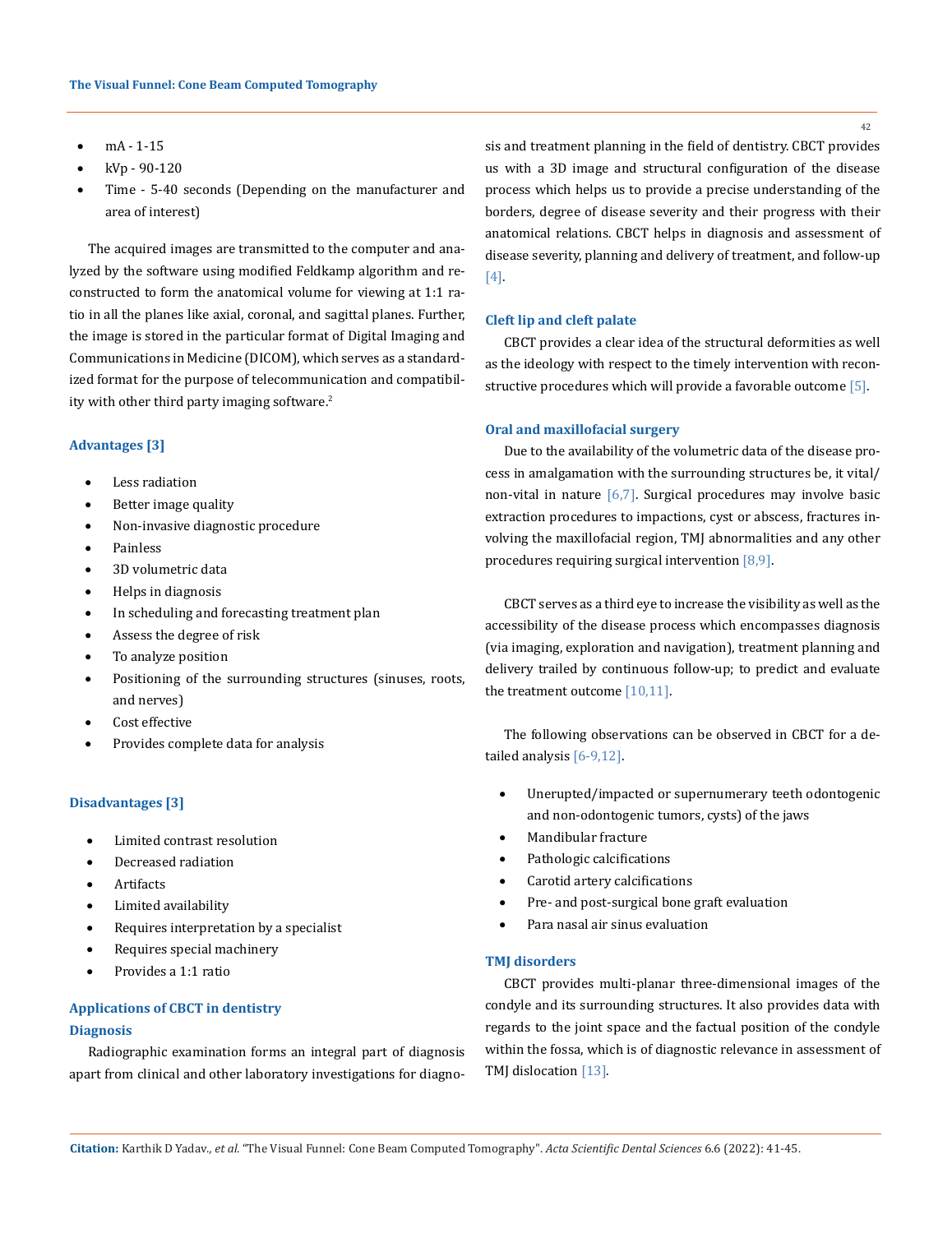CBCT is also efficient in detection of developmental anomalies, trauma, fibro-osseous ankylosis, dysfunction, and condylar cortical erosion, rheumatoid arthritis and cysts [14,15].

## **Endodontics**

Endodontic treatment forms an essential part of the day-today dental treatment which helps in detection of tooth structure including the size, root form with the canals and deviations apart from the normal structures, tooth fractures, periapical lesions, root resorption, maxillary sinus involvement, and mandibular canal proximity. It can also be used to establish working lengths, alongside the type and degree of root angulation and assessment of the root canal obturation [16-18].

## **Periodontics**

Periodontal bone loss affects patients across all age groups, however the intensity is more rapid in adulthood which remains a matter of concern and requires attention. Conventional radiographs provide only a 2 dimensional view of the tooth with its surrounding structure, however periodontics requires a 3 dimensional view to understand the tooth and its relations (bony structures, vascular and nerve supply. CBCT provides the required volumetric data which plays a role in diagnosis, treatment planning and determining the treatment outcome.

CBCT is capable of providing diagnostic data of significance in visualization of buccal and lingual defects, cysts, intra-bony defects, furcation involvement, dehiscence and fenestration defects, and periodontal cysts [18-20].

## **Orthodontics**

CBCT provides volumetric data of anatomic landmarks as well as its associated structures, which delivers information with respect to the alveolar bucco-lingual width, palatal bone thickness as well as skeletal growth patterns [21-24]. They also provide vital information in regard to the stages of teeth and provide an idea of their eruption rime period along with an idea of dental age estimation and the status of impacted teeth. CBCT also provides an idea about the inclination angle of tooth inclination and the torque required for the same which would provide maximum treatment benefit for the patient. Further CBCT acts as a pre-guidance and a post-guidance in interpreting the orthognathic as well as facial orthomorphic changes that have taken place [25,26].

#### **Implantology**

CBCT provides information with respect to the bone height, width and the type of bone which represents the density and helps in selection of the size, shape and contour of the implant with the angulation and the type of implant required for the individual during a prosthesis construction [12,27,28]. Further, it also helps to plan the surgical procedure which would provide the maximum beneficial results for the patient.

#### **Advances in CBCT**

Over the years, there has been enormous research analysis with respect to the development in the field of diagnostic armamentarium, however the lack of knowledge and availability has limited its usage and requires constant update for the clinicians.

The use of CBCT for CADCAM procedures have lately gained popularity especially in the 3D printing aspect, but the availability in the rural areas of all these equipment still remains a delusion, which has to be fulfilled.

Further, the use of CBCT in multi-detector form is the newest advancement which is most commonly used to assess the TMJ and sinus in the field of dentistry. However, it remains available in certain centers only as they cost a fortune and burns a financial burden initially but provides the best volumetric data with minimal radiation as well as distortion, which provides the perfect image for analysis, planning and execution of treatment.

### **Future prospects**

Artificial intelligence and robotics have revolutionized the planning and operating protocols as they follow the minimal damage protocol and conserve the tissue/structure and obtain the maximum favorable results which is the aim of each clinician/physician.

Image guided approach not only helps to understand the anatomy, but also helps to operate in the dynamic situation to provide the best results with minimal complications. However, these ideologies have not been applied vastly and require a positive reinforcement in the field of CBCT in amalgamation with these techniques.

# **Conclusion**

CBCT is the most cost-effective treatment modality with minimal patient intervention/rejection but due to the limited avail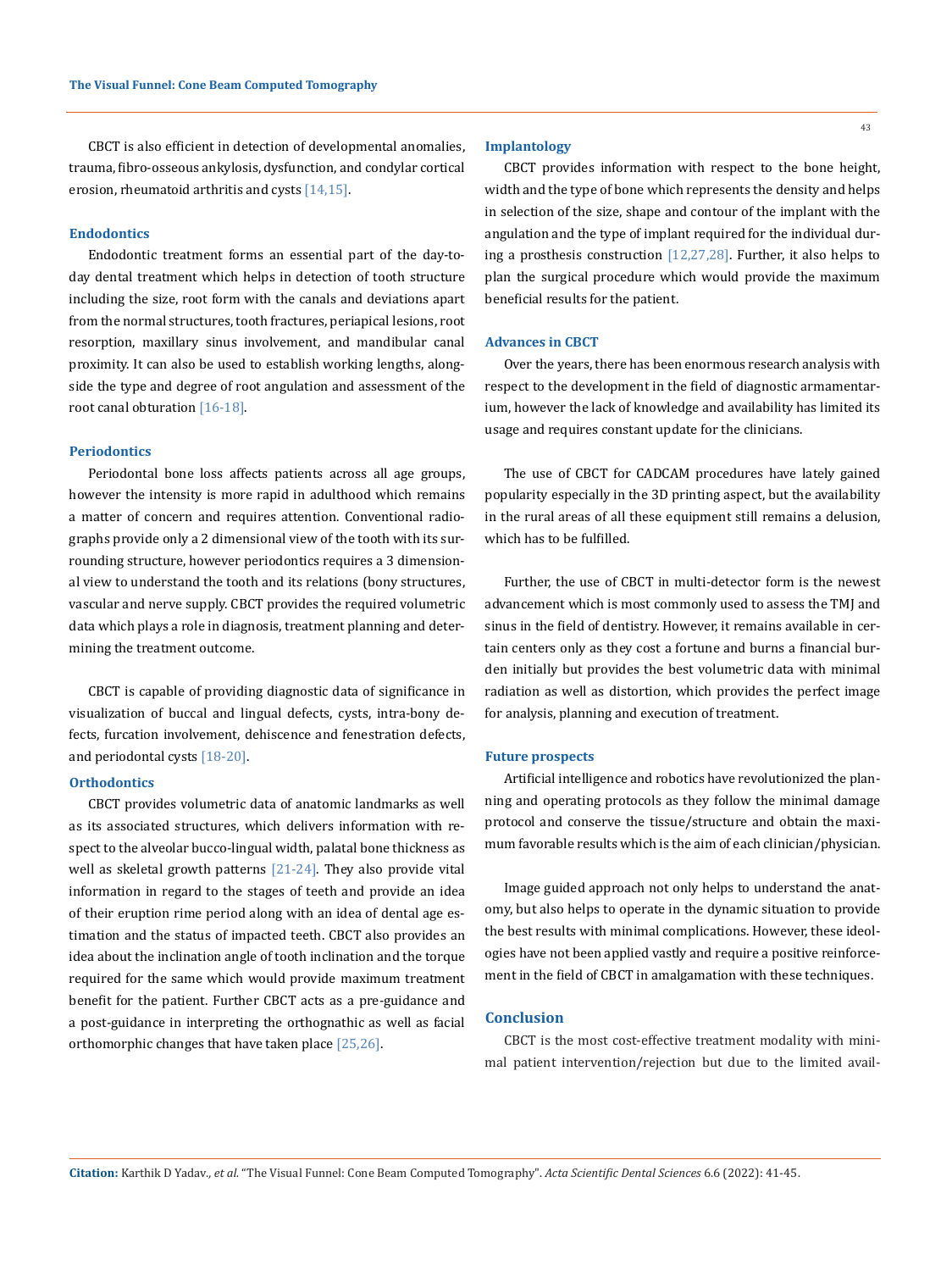ability and the lack of knowledge in interpretation and software operating protocol its use is still not a viable option amongst the day-to-day clinicians/physicians.

## **Bibliography**

- 1. [Goldman LW. "Principles of CT and CT technology".](https://tech.snmjournals.org/content/35/3/115) *Journal of [Nuclear Medicine Technology](https://tech.snmjournals.org/content/35/3/115)* 35.3 (2007): 115-128.
- 2. Feldkamp LA., *et al.* ["Practical cone-beam algorithm".](https://www.semanticscholar.org/paper/Practical-cone-beam-algorithm-Feldkamp-Davis/ae0ae3baf338f5454d58074d58386246eb5009e5) *Journal [of the Optical Society of America A](https://www.semanticscholar.org/paper/Practical-cone-beam-algorithm-Feldkamp-Davis/ae0ae3baf338f5454d58074d58386246eb5009e5)* 1.6 (1984): 612-619.
- 3. B19
- 4. [Scarfe WC and Farman AG. "What is cone-beam CT and how](https://pubmed.ncbi.nlm.nih.gov/18805225/)  does it work?" *[Dental Clinics of North America](https://pubmed.ncbi.nlm.nih.gov/18805225/)* 52.4 (2008): [707-730.](https://pubmed.ncbi.nlm.nih.gov/18805225/)
- 5. B16
- 6. Liu DG., *et al.* ["Localization of impacted maxillary canines and](https://pubmed.ncbi.nlm.nih.gov/17507268/)  [observation of adjacent incisor resorption with cone-beam](https://pubmed.ncbi.nlm.nih.gov/17507268/)  computed tomography". *[Oral Surgery, Oral Medicine, Oral Pa](https://pubmed.ncbi.nlm.nih.gov/17507268/)[thology, Oral Radiology, and Endodontology](https://pubmed.ncbi.nlm.nih.gov/17507268/)* 105.1 (2008): 91- [98.](https://pubmed.ncbi.nlm.nih.gov/17507268/)
- 7. Pawelzik J., *et al.* ["A comparison of conventional panoramic](https://pubmed.ncbi.nlm.nih.gov/12215976/)  [radiographs with volumetric computed tomography images](https://pubmed.ncbi.nlm.nih.gov/12215976/)  [in the preoperative assessment of impacted mandibular third](https://pubmed.ncbi.nlm.nih.gov/12215976/)  molars". *[Journal of Oral and Maxillofacial Surgery](https://pubmed.ncbi.nlm.nih.gov/12215976/)* 60.9 (2002): [979-984.](https://pubmed.ncbi.nlm.nih.gov/12215976/)
- 8. Fullmer JM., *et al.* ["Cone beam computed tomographic findings](https://pubmed.ncbi.nlm.nih.gov/17097778/)  [in refractory chronic suppurative osteomyelitis of the man](https://pubmed.ncbi.nlm.nih.gov/17097778/)dible". *[British Journal of Oral and Maxillofacial Surgery](https://pubmed.ncbi.nlm.nih.gov/17097778/)* 45.5 [\(2007\): 364-371.](https://pubmed.ncbi.nlm.nih.gov/17097778/)
- 9. Tetradis S., *et al.* ["Cone beam computed tomography in the di](https://pubmed.ncbi.nlm.nih.gov/20178224/)agnosis of dental disease". *[Journal of the California Dental As](https://pubmed.ncbi.nlm.nih.gov/20178224/)sociation* [38.1 \(2010\): 27-32.](https://pubmed.ncbi.nlm.nih.gov/20178224/)
- 10. Heiland M., *et al.* ["Postoperative imaging of zygomaticomaxil](https://pubmed.ncbi.nlm.nih.gov/15510360/)[lary complex fractures using digital volume tomography".](https://pubmed.ncbi.nlm.nih.gov/15510360/) *Jour[nal of Oral and Maxillofacial Surgery](https://pubmed.ncbi.nlm.nih.gov/15510360/)* 62.11 (2004): 1387-1391.
- 11. Pohlenz P., *et al.* ["Clinical indications and perspectives for in](https://pubmed.ncbi.nlm.nih.gov/17321455/)[traoperative cone-beam computed tomography in oral and](https://pubmed.ncbi.nlm.nih.gov/17321455/)  maxillofacial surgery". *[Oral Surgery, Oral Medicine, Oral Pa](https://pubmed.ncbi.nlm.nih.gov/17321455/)[thology, Oral Radiology, and Endodontology](https://pubmed.ncbi.nlm.nih.gov/17321455/)* 103.3 (2007): 412- [417.](https://pubmed.ncbi.nlm.nih.gov/17321455/)
- 12. Yajima A., *et al.* ["Cone-beam CT \(CB throne\) applied to dento](https://pubmed.ncbi.nlm.nih.gov/17344621/)maxillofacial region". *[The Bulletin of Tokyo Dental College](https://pubmed.ncbi.nlm.nih.gov/17344621/)* 47.3 [\(2006\): 133-141.](https://pubmed.ncbi.nlm.nih.gov/17344621/)
- 13. Tsiklakis K., *et al.* ["Radiographic examination of the temporo](https://pubmed.ncbi.nlm.nih.gov/15371321/)[mandibular joint using cone beam computed tomography".](https://pubmed.ncbi.nlm.nih.gov/15371321/)  *[Dentomaxillofacial Radiology](https://pubmed.ncbi.nlm.nih.gov/15371321/)* 33.3 (2004): 196-201.
- 14. Honda K., *et al.* ["Ortho cubic superhigh resolution computed](https://pubmed.ncbi.nlm.nih.gov/11174604/)  [tomography: A new radiographic technique with application](https://pubmed.ncbi.nlm.nih.gov/11174604/)  [to the temporomandibular joint".](https://pubmed.ncbi.nlm.nih.gov/11174604/) *Oral Surgery, Oral Medi[cine, Oral Pathology, Oral Radiology, and Endodontology](https://pubmed.ncbi.nlm.nih.gov/11174604/)* 91.2 [\(2001\): 239-243.](https://pubmed.ncbi.nlm.nih.gov/11174604/)
- 15. Sakabe R., *et al.* ["Evaluation of temporomandibular disorders](https://pubmed.ncbi.nlm.nih.gov/17091650/)  [in children using limited cone-beam computed tomography: A](https://pubmed.ncbi.nlm.nih.gov/17091650/)  case report". *[Journal of Clinical Pediatric Dentistry](https://pubmed.ncbi.nlm.nih.gov/17091650/)* 31.1 (2006): [14-16.](https://pubmed.ncbi.nlm.nih.gov/17091650/)
- 16. Cotton TP., *et al.* ["Endodontic applications of cone-beam vol](https://pubmed.ncbi.nlm.nih.gov/17931947/)umetric tomography". *[Journal of Endodontics](https://pubmed.ncbi.nlm.nih.gov/17931947/)* 33.9 (2007): [1121-1132.](https://pubmed.ncbi.nlm.nih.gov/17931947/)
- 17. Nakata K., *et al.* ["Effectiveness of dental computed tomography](https://pubmed.ncbi.nlm.nih.gov/16728257/)  [in diagnostic imaging of periradicular lesion of each root of a](https://pubmed.ncbi.nlm.nih.gov/16728257/)  [multirooted tooth: A case report".](https://pubmed.ncbi.nlm.nih.gov/16728257/) *Journal of Endodontics* 32.6 [\(2006\): 583- 587.](https://pubmed.ncbi.nlm.nih.gov/16728257/)
- 18. [Tyndall DA and Rathore S. "Cone-beam CT diagnostic appli](https://pubmed.ncbi.nlm.nih.gov/18805231/)[cations: Caries, periodontal bone assessment, and endodon](https://pubmed.ncbi.nlm.nih.gov/18805231/)tic applications". *[Dental Clinics of North America](https://pubmed.ncbi.nlm.nih.gov/18805231/)* 52.4 (2008): [825-841.](https://pubmed.ncbi.nlm.nih.gov/18805231/)
- 19. Misch KA., *et al.* ["Accuracy of cone beam computed tomogra](https://pubmed.ncbi.nlm.nih.gov/16805691/)[phy for periodontal defect measurements".](https://pubmed.ncbi.nlm.nih.gov/16805691/) *Journal of Periodontology* [77.7 \(2006\): 1261-1266.](https://pubmed.ncbi.nlm.nih.gov/16805691/)
- 20. Ito K., *et al.* ["Clinical application of a new compact computed](https://pubmed.ncbi.nlm.nih.gov/11394408/)  [tomography system for evaluating the outcome of regenera](https://pubmed.ncbi.nlm.nih.gov/11394408/)tive therapy: A case report". *[Journal of Periodontology](https://pubmed.ncbi.nlm.nih.gov/11394408/)* 72.5 [\(2001\): 696-702.](https://pubmed.ncbi.nlm.nih.gov/11394408/)
- 21. Aboudara CA., *et al.* ["A three-dimensional evaluation of the up](https://pubmed.ncbi.nlm.nih.gov/14606553/)per airway in adolescents". *[Orthodontics and Craniofacial Re](https://pubmed.ncbi.nlm.nih.gov/14606553/)search* [6.1 \(2003\): 173-175.](https://pubmed.ncbi.nlm.nih.gov/14606553/)

**Citation:** Karthik D Yadav*., et al.* "The Visual Funnel: Cone Beam Computed Tomography". *Acta Scientific Dental Sciences* 6.6 (2022): 41-45.

 $AA$